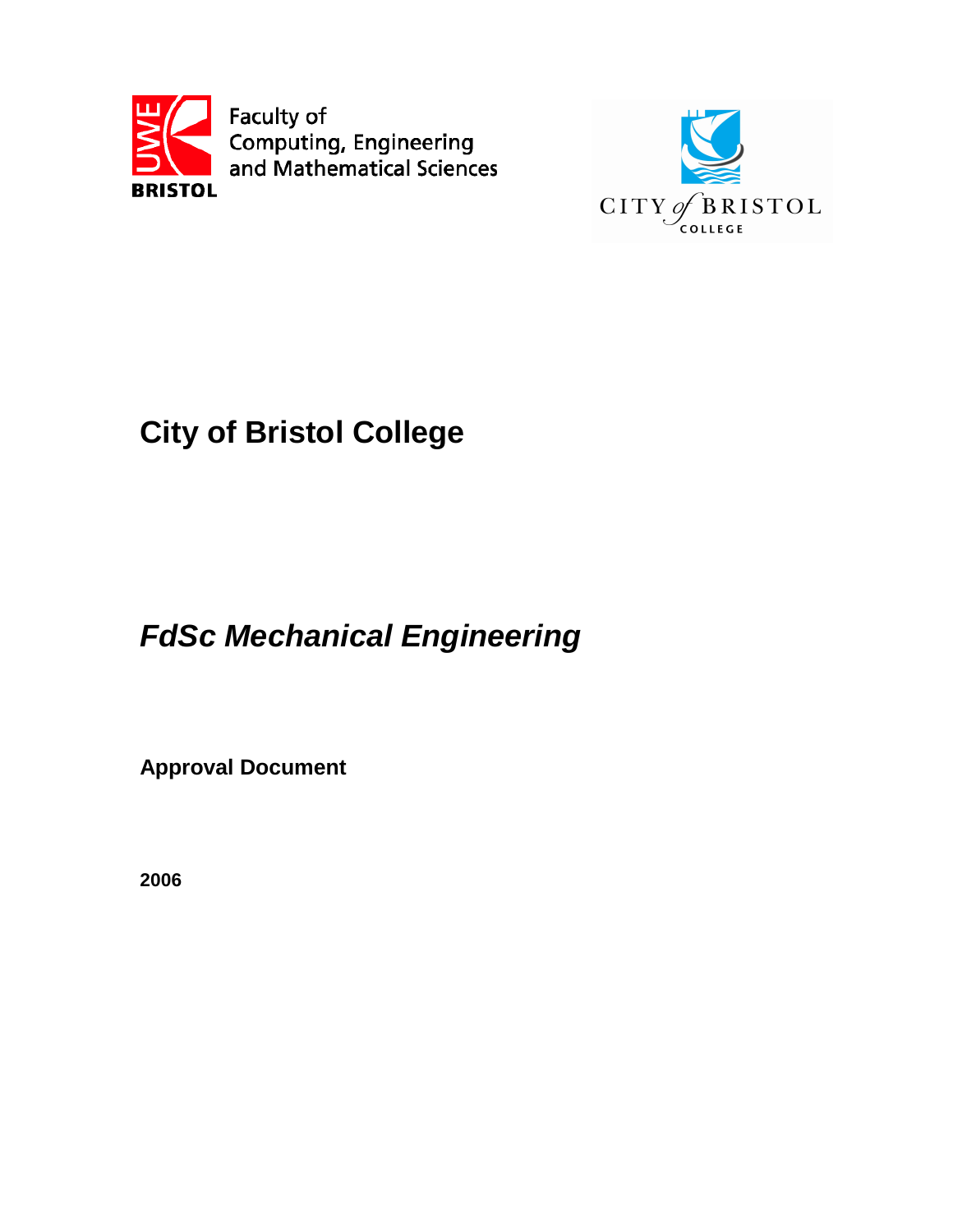# **Contents**

|                                                               | Page         |
|---------------------------------------------------------------|--------------|
| <b>Section 1: Programme Specification</b>                     | 1            |
| <b>Section 2: Educational Aims of the Programme</b>           | $\mathbf{2}$ |
| Section 3: Learning Outcomes of the Programme                 | 3            |
| <b>Section 4: Programme Structure</b>                         | 10           |
| <b>Section 5: Entry Requirements</b>                          | 13           |
| <b>Section 6: Assessment Regulations</b>                      | 15           |
| Section 7: Student Learning: Distinctive Features and Support | 15           |
| <b>Section 8: Reference Points/Benchmarks</b>                 | 17           |
| <b>Section 9: Contextual Documentation</b>                    | 18           |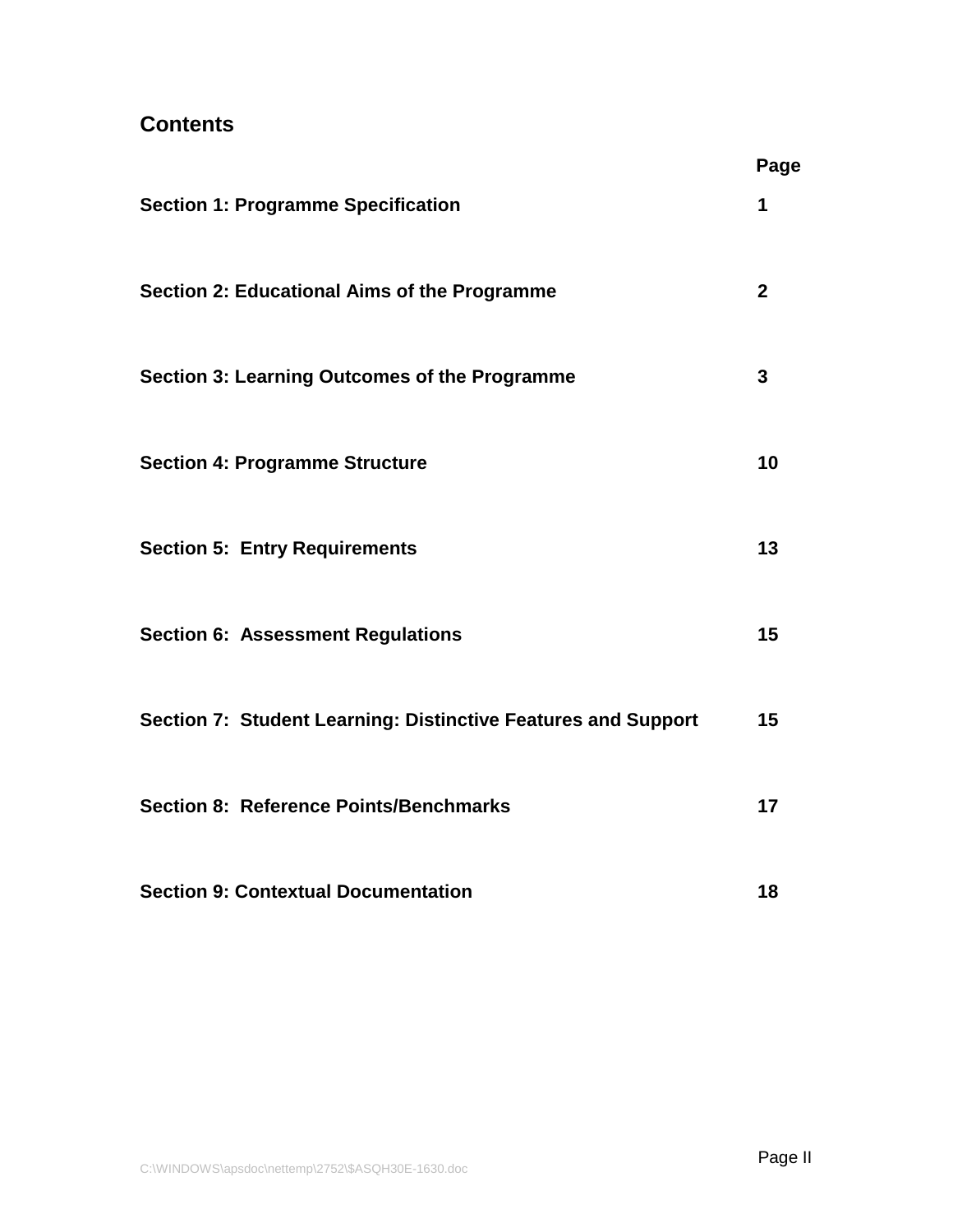# **Programme Specification**

# **Section 1: Basic Data**

| <b>Awarding institution/body</b>                                                                                                                                                                                                                                                                                                                            | University of the West of England                   |  |  |  |  |
|-------------------------------------------------------------------------------------------------------------------------------------------------------------------------------------------------------------------------------------------------------------------------------------------------------------------------------------------------------------|-----------------------------------------------------|--|--|--|--|
| <b>Teaching institution</b>                                                                                                                                                                                                                                                                                                                                 | <b>City of Bristol College</b>                      |  |  |  |  |
| <b>Faculty responsible for programme</b>                                                                                                                                                                                                                                                                                                                    | Computing, Engineering and<br>mathematical Sciences |  |  |  |  |
| <b>Programme accredited by</b>                                                                                                                                                                                                                                                                                                                              |                                                     |  |  |  |  |
| <b>Highest award title</b>                                                                                                                                                                                                                                                                                                                                  | <b>Foundation Degree Mechanical</b>                 |  |  |  |  |
| <b>Default award title</b>                                                                                                                                                                                                                                                                                                                                  | Engineering                                         |  |  |  |  |
| Interim award title                                                                                                                                                                                                                                                                                                                                         | Certificate of Higher Education                     |  |  |  |  |
| <b>Modular Scheme title (if different)</b>                                                                                                                                                                                                                                                                                                                  |                                                     |  |  |  |  |
| UCAS code (or other coding system if<br>relevant)                                                                                                                                                                                                                                                                                                           |                                                     |  |  |  |  |
| <b>Relevant QAA subject benchmarking</b><br>group(s)                                                                                                                                                                                                                                                                                                        | Engineering                                         |  |  |  |  |
| On-going/valid until* (*delete as<br>appropriate/insert end date)                                                                                                                                                                                                                                                                                           |                                                     |  |  |  |  |
| Valid from (insert date if appropriate)                                                                                                                                                                                                                                                                                                                     |                                                     |  |  |  |  |
|                                                                                                                                                                                                                                                                                                                                                             |                                                     |  |  |  |  |
| Authorised by                                                                                                                                                                                                                                                                                                                                               | Date:                                               |  |  |  |  |
|                                                                                                                                                                                                                                                                                                                                                             |                                                     |  |  |  |  |
| <b>Version Code</b><br>For coding purposes, a numerical sequence (1, 2, 3 etc.) should be used for successive programme specifications where 2<br>replaces 1, and where there are no concurrent specifications. A sequential decimal numbering (1.1; 1.2, 2.1; 2.2 etc) should be<br>used where there are different and concurrent programme specifications |                                                     |  |  |  |  |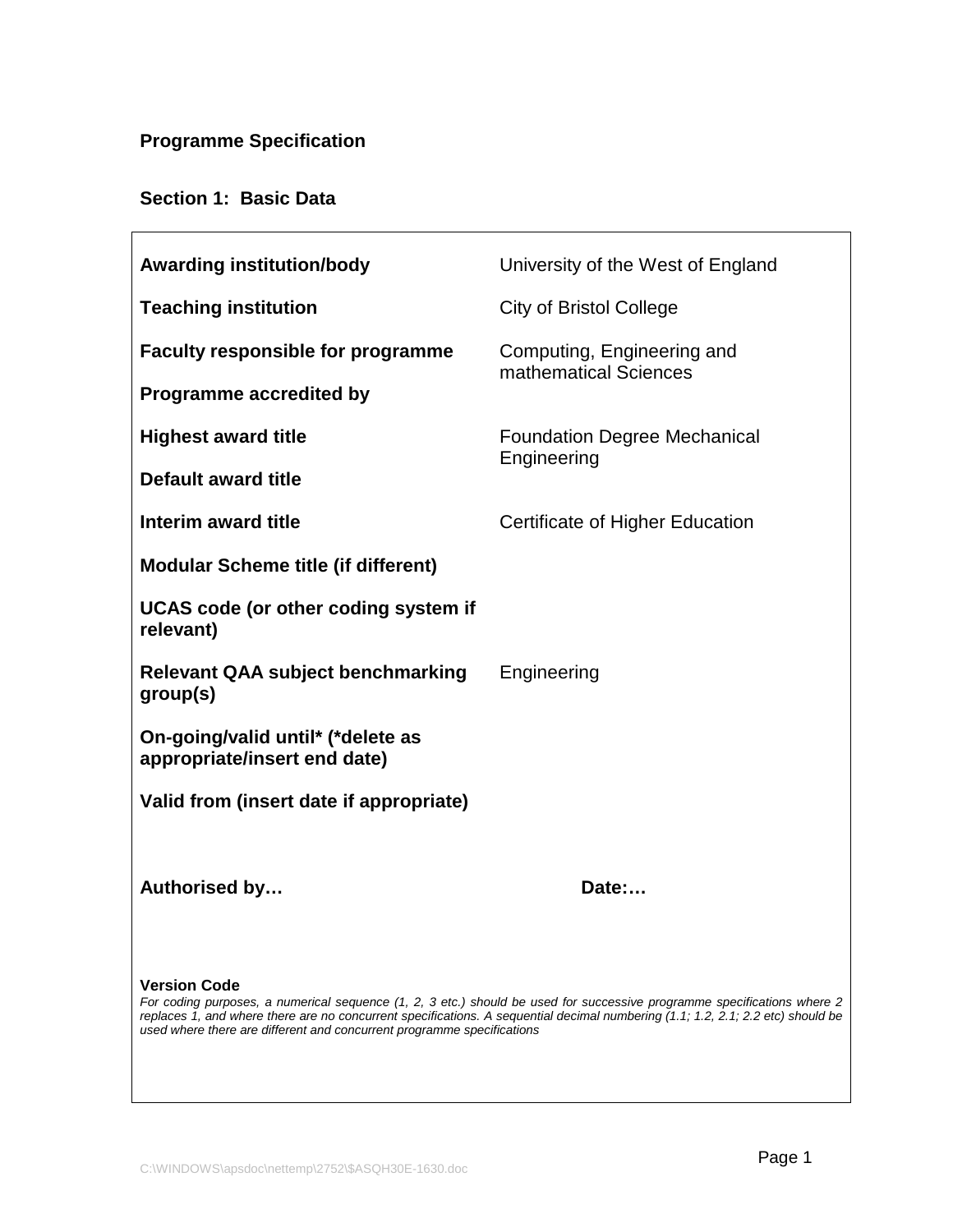# **Section 2: Educational Aims of the Programme**

The aims of the programme are:

- 1. To provide education and training for mechanical engineers and technicians who are employed and students in engineering and related disciplines.
- 2. To provide learners with opportunities to focus on the development of higher level skills in a technological and management context.
- 3. To develop a range of skills, techniques and attributes essential for successful performance in working life.
- 4. To prepare students for progressing to study for higher degrees in appropriate mechanical engineering subjects.
- 5. To continue the development of those generic study skills that will enable learners to become independent, lifelong learners.
- 6. To provide a vocationally specific scheme to enable learning within an industrial context.
- 7. To provide a programme that is directly linked to business and industry, reflecting their requirements.
- 8. To provide a vocationally specific scheme to enable learning within a Mechanical Engineering environment.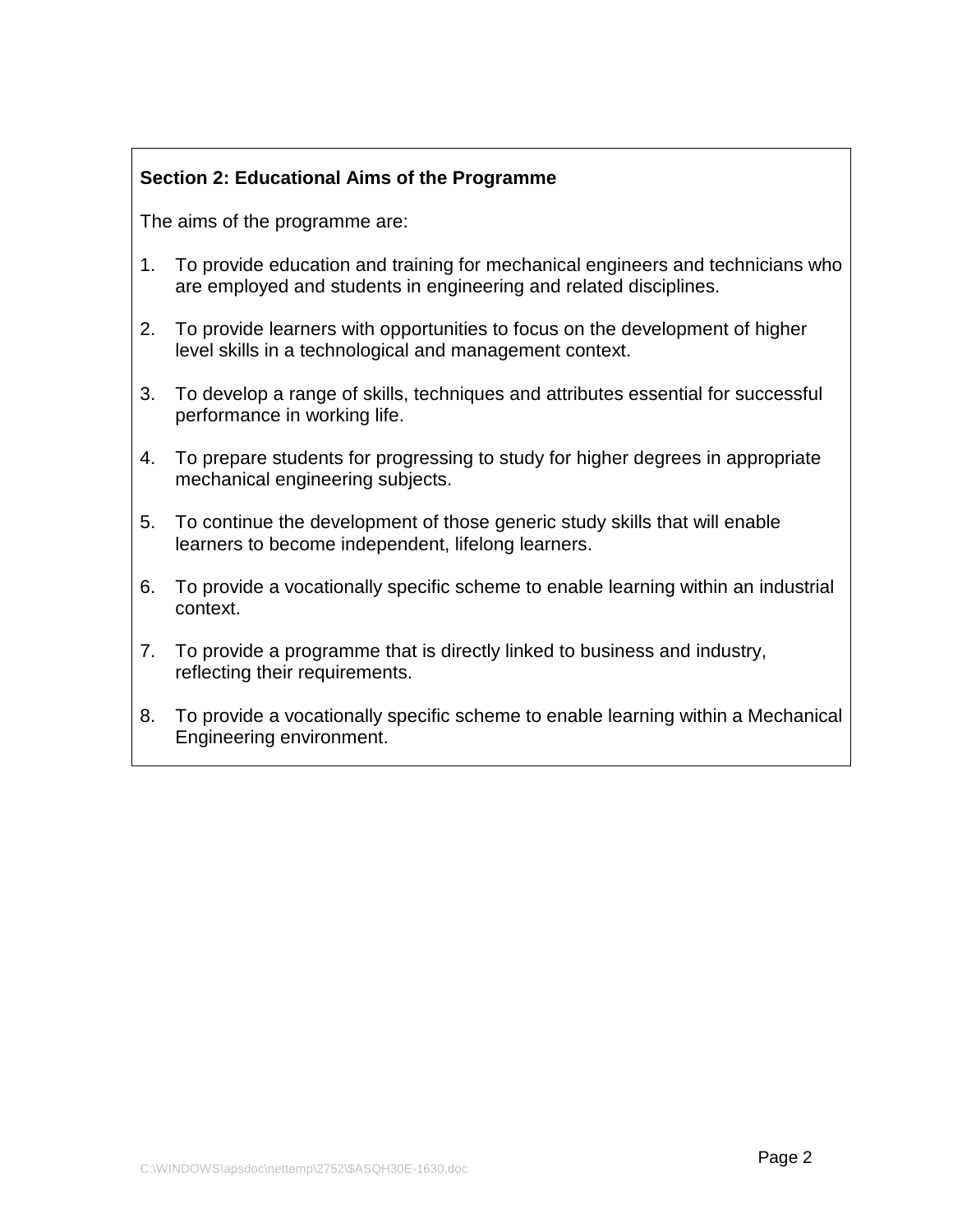# **Section 3: Learning Outcomes of the Programme**

The award route provides opportunities for students to develop and demonstrate knowledge and understanding, intellectual skills, subject-specific skills and transferable skills, as shown below.

|    | Knowledge and Understanding of:                                         | <b>Teaching/Learning Methods and Strategies</b>                                                        | <b>Assessment</b>                                           |
|----|-------------------------------------------------------------------------|--------------------------------------------------------------------------------------------------------|-------------------------------------------------------------|
|    | 1. Basic mathematical techniques to                                     | Learning will take place through a mixture of                                                          | Knowledge and understanding                                 |
|    | analyse model and solve                                                 | teacher-led lectures, practical work, individual                                                       | are often assessed through                                  |
|    | Engineering problems.<br>2. The essential scientific principles,        | assignment work, group work, case studies and<br>computer-based learning.                              | unseen written examinations.                                |
|    | which underpin the design and                                           |                                                                                                        | Each unit of the programme is                               |
|    | operation of engineering systems<br>and application of these in         | The wealth of professional experience and<br>knowledge within the student group is drawn on            | assessed separately by a mix of<br>written examinations and |
|    | different contexts.                                                     | to supplement the teaching of the full and part-                                                       | assignment. Some assignment                                 |
|    | 3. The role of design as developed<br>in an engineering context and the | time staff. There are occasional inputs by visiting<br>lecturers and one or two visits to factories or | work will be presented and<br>assessed in report form, some |
|    | essential principles and elements                                       | exhibitions.                                                                                           | in part by a presentation.                                  |
| 4. | of the design process.<br>Processes used to calculate costs             | Some units of the course such as 'Engineering                                                          |                                                             |
|    | associated with engineered                                              | Science' are taught exclusively through lecturer-                                                      |                                                             |
|    | products and services, including<br>the calculation of contingency      | led classroom-based sessions complemented by<br>assignments. Case studies and assignments are          |                                                             |
|    | costs.                                                                  | used to cover the 'Business Management for                                                             |                                                             |
| 5. | Theory and practice related to                                          | Engineers' and the 'Engineering Design' unit                                                           |                                                             |
|    | specific technical operations<br>encountered in the Engineering         | while the 'Engineering Design' unit also involves a<br>high proportion of computer-based learning. The |                                                             |
|    | discipline, including codes of                                          | 'Industrial Project' unit involves individual or small                                                 |                                                             |
|    | practice, the regulatory framework<br>and requirements for safe         | group work supported by tutorials.                                                                     |                                                             |
|    | operation.                                                              | Assessment and the constructive comments from                                                          |                                                             |
| 6. | The ability to explain how<br>information and communications            | staff on your work is part of the learning process.                                                    |                                                             |

### **A. Knowledge and Understanding**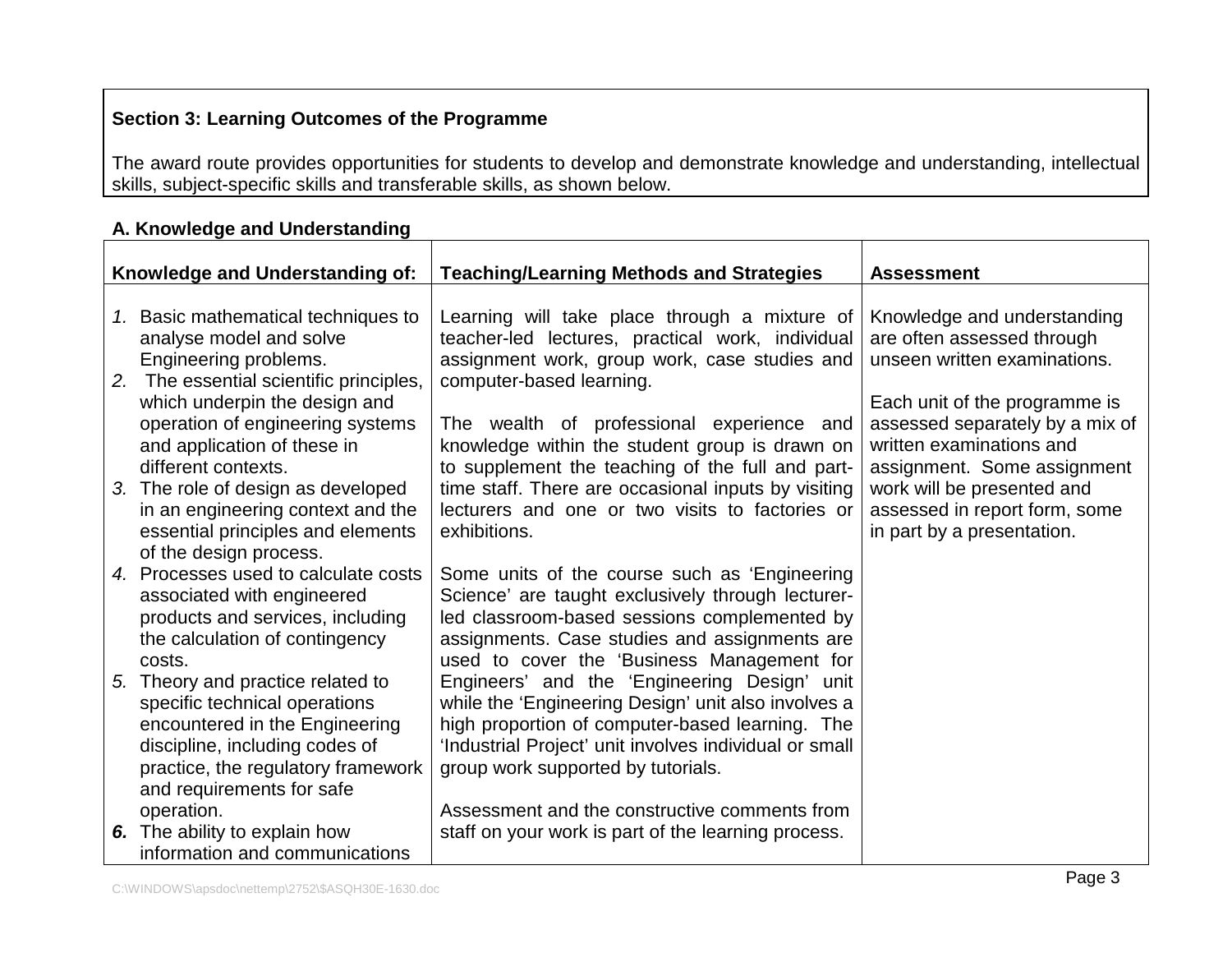| technology (ICT) is used in an<br>engineering discipline and to<br>critically identify the most<br>appropriate application in different<br>contexts | On all modules, students are encouraged to<br>undertake independent reading both to<br>supplement and consolidate what is being<br>taught/learnt and to broaden their knowledge of<br>the subject. |  |
|-----------------------------------------------------------------------------------------------------------------------------------------------------|----------------------------------------------------------------------------------------------------------------------------------------------------------------------------------------------------|--|
|                                                                                                                                                     |                                                                                                                                                                                                    |  |
|                                                                                                                                                     |                                                                                                                                                                                                    |  |
|                                                                                                                                                     |                                                                                                                                                                                                    |  |
|                                                                                                                                                     |                                                                                                                                                                                                    |  |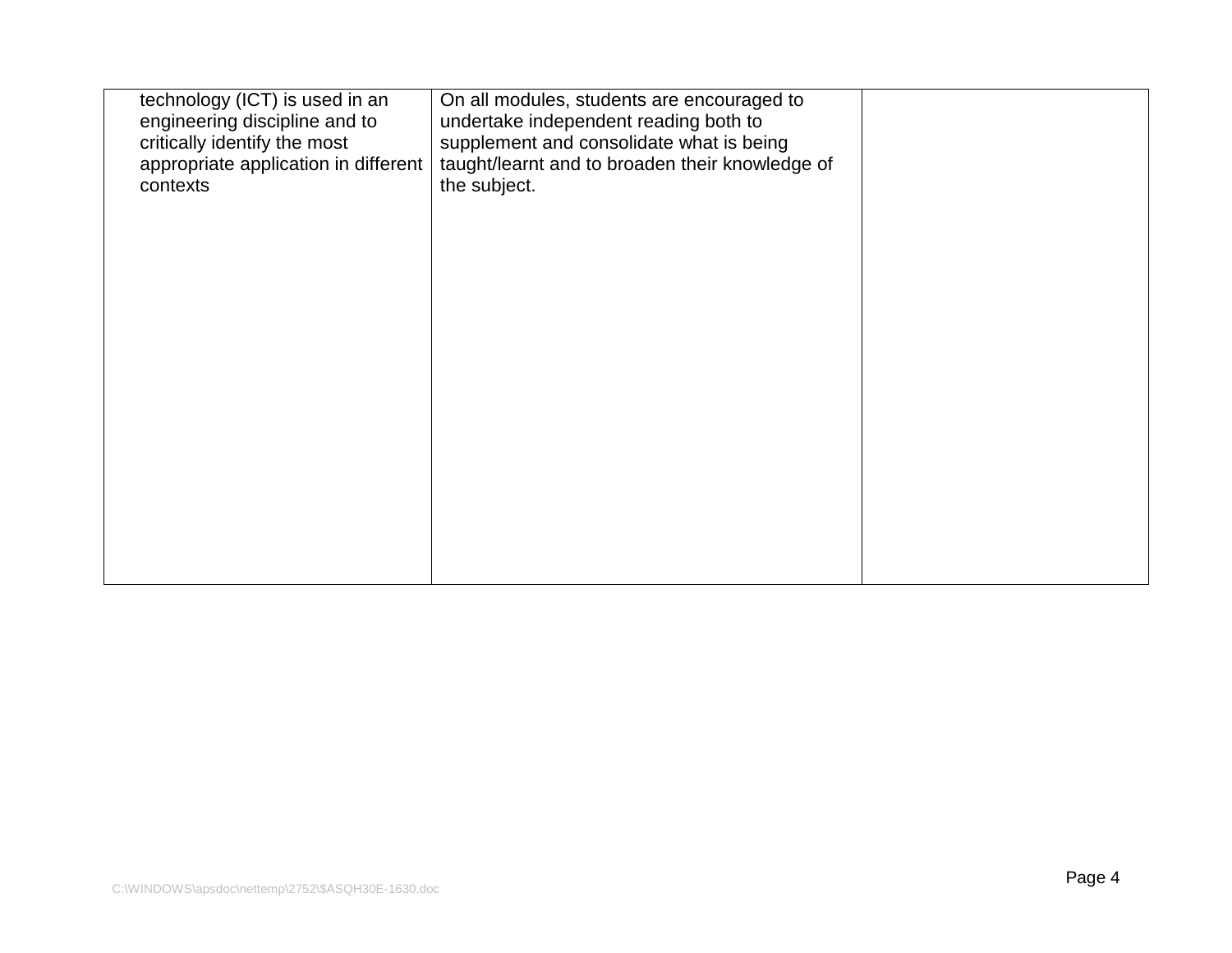# **B. Intellectual Skills**

| <b>Intellectual Skills</b>                                                                                                                                                                                                                                                                                                                                                                                                                                                                                                                                                                                                                        | <b>Teaching/Learning Methods and Strategies</b>                                                                                                                                                                                                                                                                                                                                                                                                                                                          | <b>Assessment</b>                                                                                                                                                      |
|---------------------------------------------------------------------------------------------------------------------------------------------------------------------------------------------------------------------------------------------------------------------------------------------------------------------------------------------------------------------------------------------------------------------------------------------------------------------------------------------------------------------------------------------------------------------------------------------------------------------------------------------------|----------------------------------------------------------------------------------------------------------------------------------------------------------------------------------------------------------------------------------------------------------------------------------------------------------------------------------------------------------------------------------------------------------------------------------------------------------------------------------------------------------|------------------------------------------------------------------------------------------------------------------------------------------------------------------------|
| 1. Plan, conduct and critically<br>report on an investigation into<br>a work-based engineering<br>issue, by undertaking an<br>individual project with limited<br>advice from tutors and work<br>supervisors.                                                                                                                                                                                                                                                                                                                                                                                                                                      | Students are encouraged to bring together<br>knowledge and skills acquired in several modules<br>and to determine new ways of working. As the<br>student progresses, the need to synthesise ever-<br>greater volumes of information and approaches<br>into a coherent output is developed.                                                                                                                                                                                                               | <b>Engineering of complex</b><br>products requires<br>demonstration of many<br>intellectual skills.<br>Intellectual skills are assessed<br>through independent project |
| 2. Analyse, solve and critically<br>evaluate the solution to<br>engineering problems through<br>the use and application of<br>engineering knowledge and<br>understanding. Including the<br>use of appropriate<br>mathematical methods and the<br>application of scientific<br>principles to produce solutions<br>to relevant problems.<br>3. Synthesise parameters, which<br>affect an engineering design<br>solution and be able to<br>coherently justify these as the<br>basis for the design criteria.<br>Include the cost constraints<br>and evaluate critically the<br>appropriateness of different<br>approaches to solving the<br>problem. | Analysis, Evaluation and Problem Solving are<br>developed using problems in various engineering<br>activities in a number of modules and in work-<br>based learning environments. The focus is on<br>understanding the problem and then producing<br>realistic solutions.<br>The need to evaluate alternative solutions and<br>designs and to balance conflicting objectives is<br>practised through active learning processes<br>involving projects, group work, tutorials and work-<br>based projects. | work, assignments, assessed<br>presentations and reports.<br>Independent reading is<br>encouraged to enable students<br>to focus on their own areas of<br>interest.    |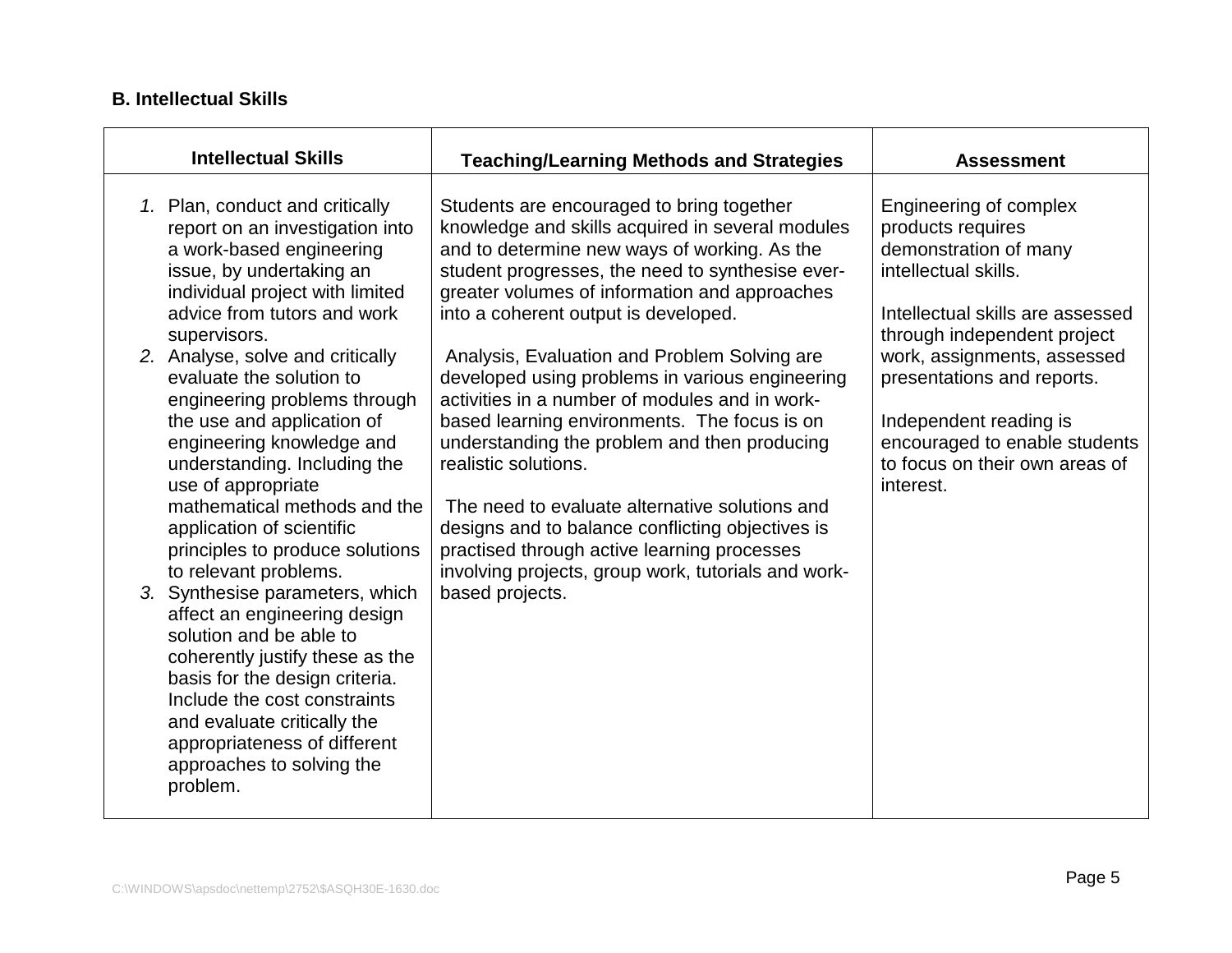# **C. Subject, Professional and Practical Skills**

| <b>Subject/Professional/Practical Skills</b>                                                                                                                                                                                                                                                                                                                                                                                                                                                                                                                                                                               | <b>Teaching/Learning Methods and Strategies</b>                                                                                                                                                                                                                                                                                                                                    | <b>Assessment</b>                                                                                                                                                                                                                                                                             |
|----------------------------------------------------------------------------------------------------------------------------------------------------------------------------------------------------------------------------------------------------------------------------------------------------------------------------------------------------------------------------------------------------------------------------------------------------------------------------------------------------------------------------------------------------------------------------------------------------------------------------|------------------------------------------------------------------------------------------------------------------------------------------------------------------------------------------------------------------------------------------------------------------------------------------------------------------------------------------------------------------------------------|-----------------------------------------------------------------------------------------------------------------------------------------------------------------------------------------------------------------------------------------------------------------------------------------------|
| 1. Plan and execute safely a series of<br>experiments.<br>2. Use laboratory and workshop<br>equipment to generate data.<br>3. Analyse experimental results and<br>determine their strength and<br>validity.<br>4. Use computer-aided design<br>software and other computational<br>tools and packages.<br>5. Give technical presentations both<br>individually and as a member of a<br>group.<br>6. Use engineering test and<br>measurement equipment<br>effectively.<br>7. Apply Engineering principles to the<br>solution of practical engineering<br>problems including the use of<br>appropriate mathematical methods. | Throughout the programme, the skills listed<br>are developed through a combination of<br>theoretical discussion, practical laboratory<br>based work, and classroom based tutorial<br>exercises and directed self-study.<br>Opportunities are provided to practise<br>practical skills in appropriate learning<br>contexts, including laboratories, workshops<br>and the workplace. | The possession of these<br>skills is demonstrated both by<br>practical laboratory work,<br>coursework and by<br>examination. This will include<br>both individual and group<br>projects.<br>The assessment of practical<br>skills will include the<br>demonstration of the relevant<br>skill. |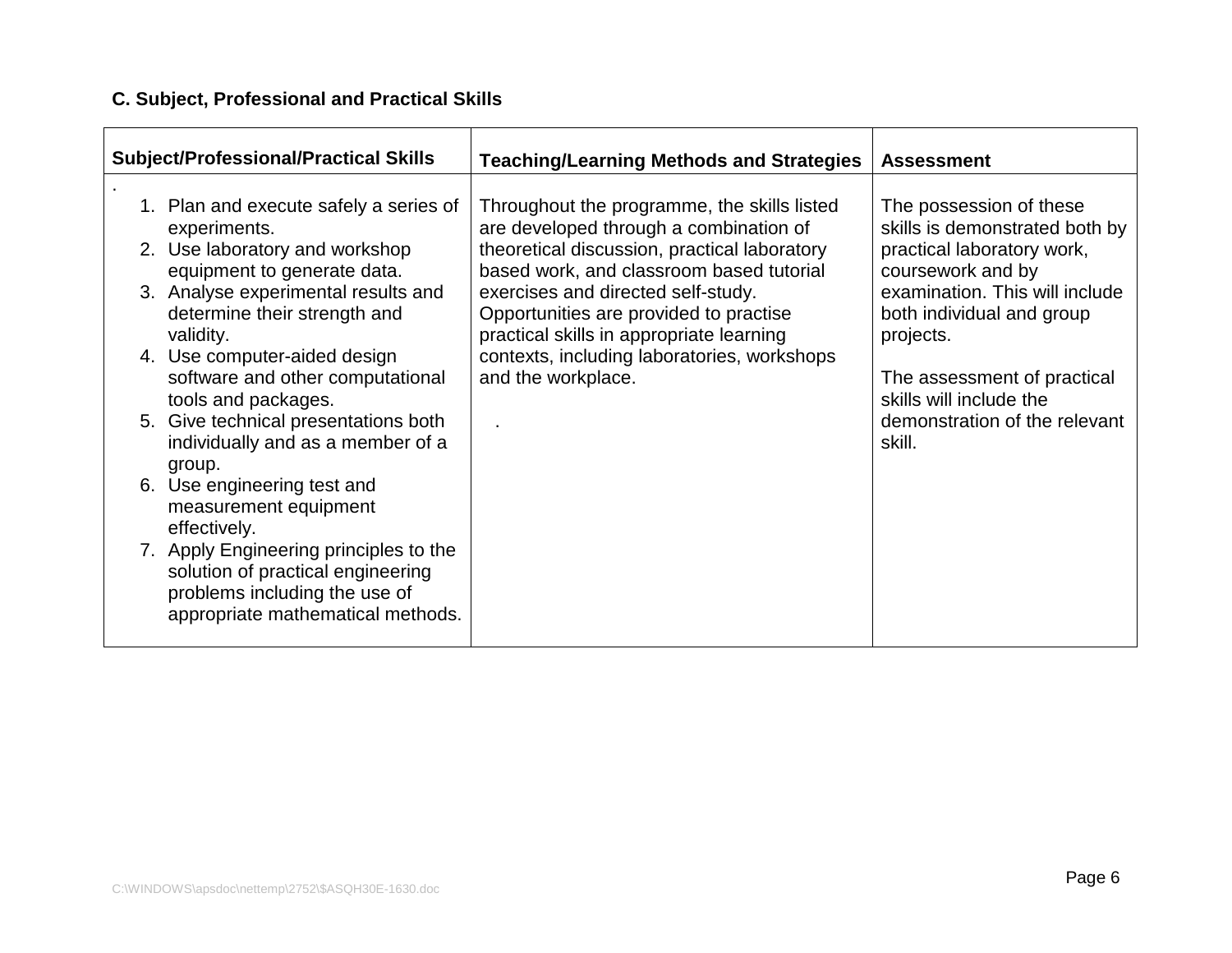# **D. Transferable Skills and Other Attributes**

| <b>Transferable Skills and Other Attributes</b>                                                                                                                                                  | <b>Teaching/Learning Methods and</b><br><b>Strategies</b>                                                                                                                                                                                                                                                            | <b>Assessment</b>                                                                                                                                                                                                    |
|--------------------------------------------------------------------------------------------------------------------------------------------------------------------------------------------------|----------------------------------------------------------------------------------------------------------------------------------------------------------------------------------------------------------------------------------------------------------------------------------------------------------------------|----------------------------------------------------------------------------------------------------------------------------------------------------------------------------------------------------------------------|
| 1. Communication skills: to communicate<br>orally, in writing and through drawings,<br>including for instance, the results of technical<br>investigations.                                       | Communication Skills are developed<br>through a variety of methods and strategies<br>including the following, workshop and<br>laboratory exercises, assignments, group<br>design case studies, library and other<br>research, work-based investigations, using<br>CAD software and personal development<br>planning. | These skills are demonstrated<br>in a variety of contexts<br>including<br>examinations<br>presentations<br>$\bullet$<br>individual and group<br>$\bullet$<br>projects or assignments<br>laboratory work<br>$\bullet$ |
| 2. Self-management skills: to manage own<br>time; achieve objectives to meet deadlines; to<br>work with others having gained insights into<br>the problems of team-based systems<br>development. | Self and Time Management skills are<br>encouraged and developed through a range<br>of methods and strategies including those<br>listed above.                                                                                                                                                                        |                                                                                                                                                                                                                      |
| 3. IT Skills in Context (to use software in the<br>context of problem-solving investigations, and<br>to interpret findings)                                                                      | Computer skills are used and developed<br>widely throughout the programme.                                                                                                                                                                                                                                           |                                                                                                                                                                                                                      |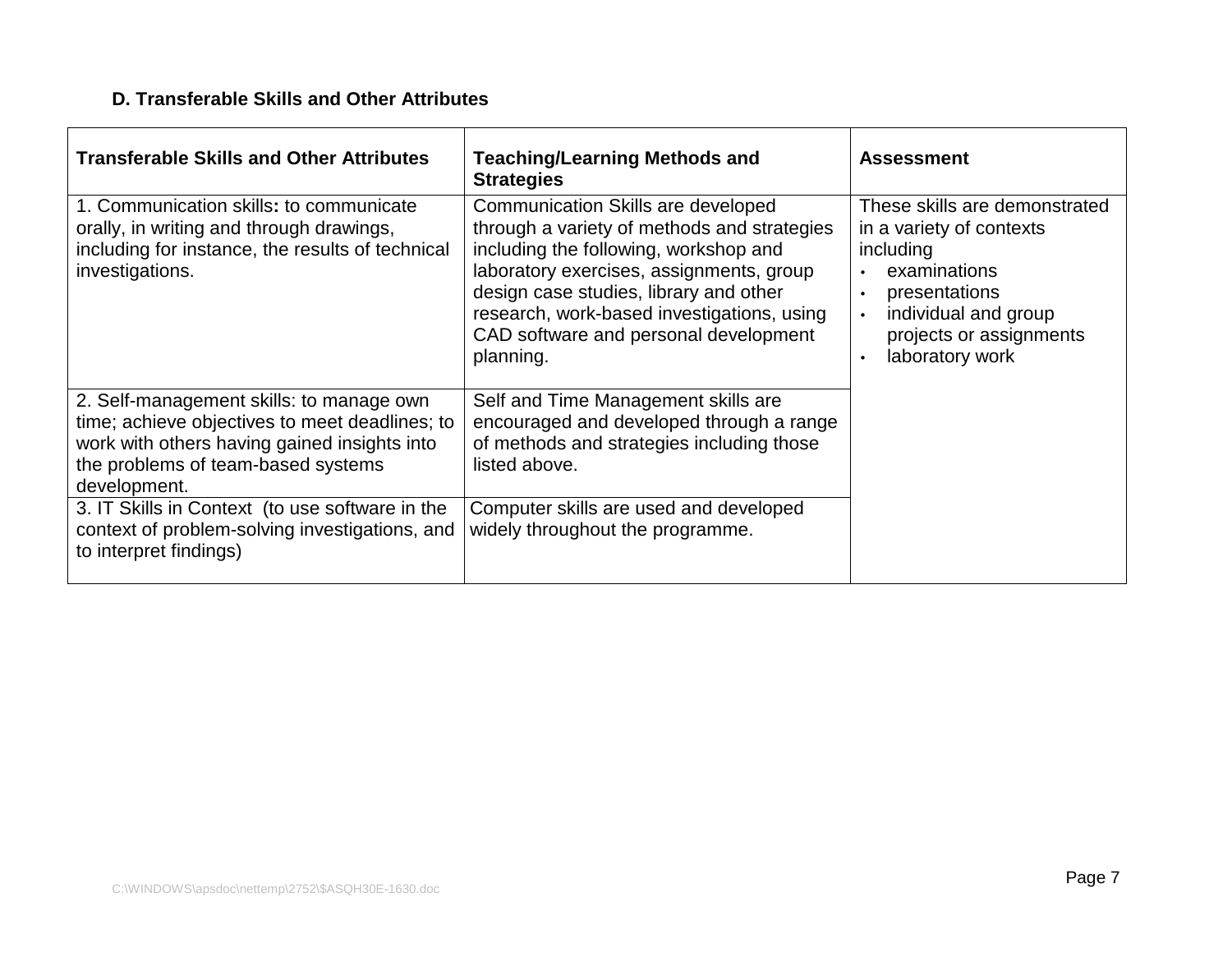| 4. Problem formulation: To express problems<br>in appropriate notations.                                                                      | Problem solving is encouraged and<br>developed throughout the programme.<br>Students learn problem solving techniques<br>and are encouraged to respond proactively<br>to issues raised in projects and<br>assignments.                                                                                        |  |
|-----------------------------------------------------------------------------------------------------------------------------------------------|---------------------------------------------------------------------------------------------------------------------------------------------------------------------------------------------------------------------------------------------------------------------------------------------------------------|--|
| 5. Progression to independent learning: To<br>gain experience of, and to develop skills in,<br>learning independently.                        | Students are encouraged to become<br>independent learners using the library, the<br>internet, professional technical literature,<br>books and other relevant sources, to<br>support learning. Students are encouraged<br>to develop judgement about the relative<br>worth of material from different sources. |  |
| 7. Working with Others: to be able to work as<br>a member of a team; to be aware of the<br>benefits and problems which teamwork can<br>bring. | Teachers use a range of methods to<br>encourage active participation in learning.<br>Students develop team working skills<br>through a variety of group based projects<br>and assignments                                                                                                                     |  |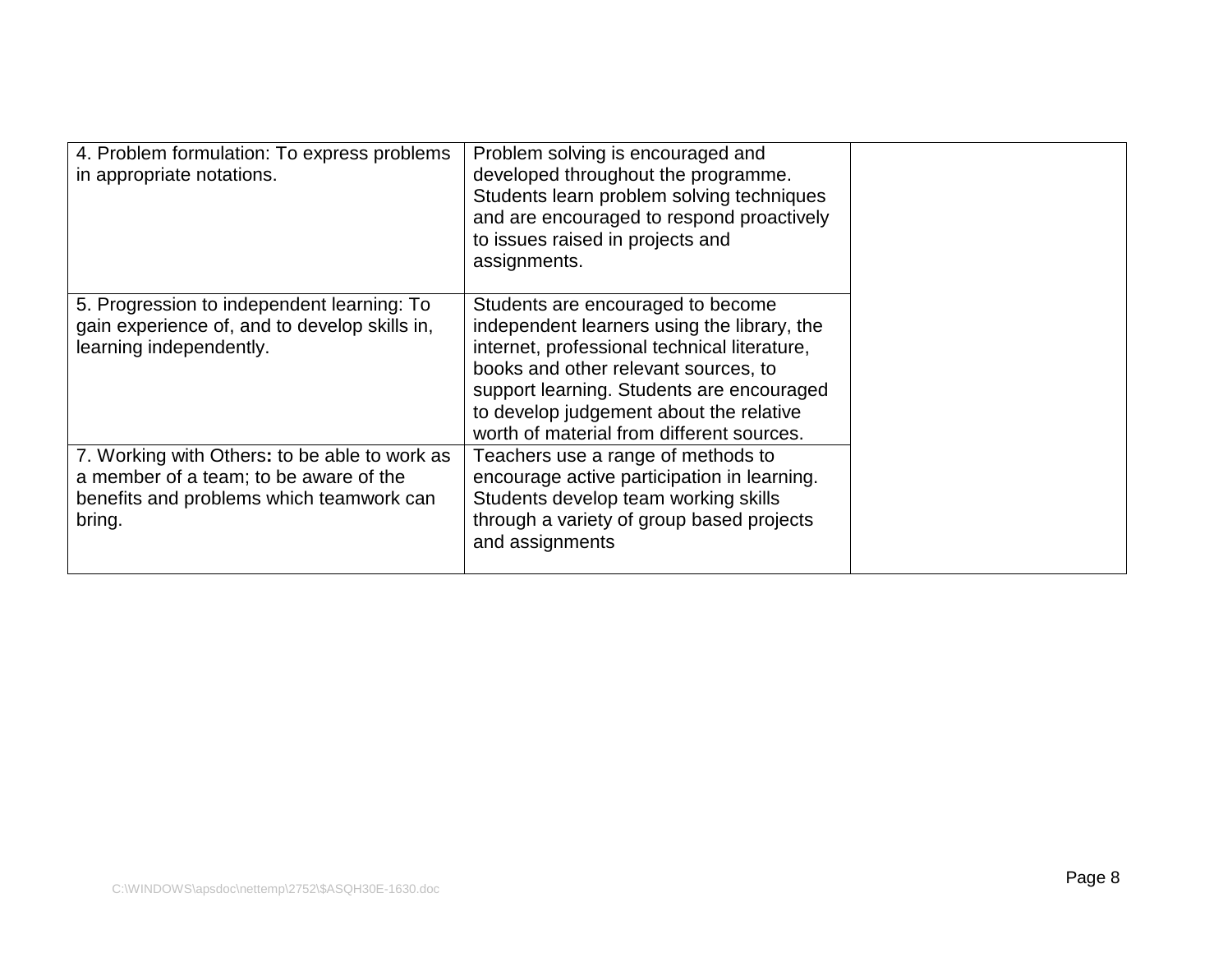#### **Programme Outcomes within the Modules**

 $C4$ Use computer aided design and other software effectively.

 $C<sub>5</sub>$ Give technical presentations

|                   |                                             |      |    |    | Knowledge &<br>Understanding |                |           |              |           | <b>Intellectual</b><br><b>Skills</b> |           |                |                           |                | <b>Skills</b>  |                |                | <b>Subject/ Professional / practical</b> |    | <b>Transferable Skills and</b> | other Attributes |    |                |    |
|-------------------|---------------------------------------------|------|----|----|------------------------------|----------------|-----------|--------------|-----------|--------------------------------------|-----------|----------------|---------------------------|----------------|----------------|----------------|----------------|------------------------------------------|----|--------------------------------|------------------|----|----------------|----|
|                   | <b>Module</b>                               | Code | A1 | A2 | A <sub>3</sub>               | A <sub>4</sub> | <b>A5</b> | A6           | <b>B1</b> | <b>B2</b>                            | <b>B3</b> | C <sub>1</sub> | C <sub>2</sub>            | C <sub>3</sub> | C <sub>4</sub> | C <sub>5</sub> | C <sub>6</sub> | C7                                       | D1 | D <sub>2</sub>                 | D <sub>3</sub>   | D4 | D <sub>5</sub> | D6 |
|                   | Mathematics for<br><b>Engineers 1</b>       |      | X  |    |                              |                |           |              |           | X                                    | X         |                |                           |                |                |                |                |                                          |    |                                |                  | X  |                |    |
|                   | <b>Engineering Science 1</b>                |      |    | X  |                              |                |           |              |           | X                                    |           | X              | X                         | X              |                |                |                |                                          |    |                                |                  | X  |                |    |
| ၔၟ<br>$\circ$     | Materials for Engineering                   |      | X  | X  |                              |                |           |              |           |                                      |           | X              | X                         | X              |                |                | X              |                                          |    |                                |                  |    |                |    |
| $\overline{\Phi}$ | <b>Engineering Design</b>                   |      |    |    | $\mathbf{x}$                 | $\mathsf{x}$   | X         | $\mathbf{x}$ |           |                                      |           |                |                           |                | X              |                |                | X                                        | X  |                                | X                |    |                |    |
| $\omega$          | Work based Learning                         |      |    |    |                              |                |           |              | X         |                                      |           |                |                           |                |                | X              |                |                                          | X  | X                              |                  |    |                | x  |
|                   | <b>Mechanical Principles 1</b>              |      |    |    |                              |                |           |              |           | X                                    |           | X              | $\boldsymbol{\mathsf{x}}$ |                |                |                | X              | X                                        |    |                                |                  |    |                |    |
|                   | Business management<br>for Engineers        |      |    |    |                              | X              |           | X            |           |                                      | X         |                |                           |                |                |                |                |                                          |    | X                              | X                |    |                | X  |
|                   | Thermo fluids                               |      |    |    |                              |                |           |              |           |                                      |           | X              | X                         | X              |                |                |                | X                                        |    |                                |                  | X  | $\mathbf{x}$   |    |
| ξ                 | <b>Further Mathematics for</b><br>Engineers |      |    |    |                              |                |           |              |           | X                                    |           | X              | X                         |                |                |                |                |                                          |    |                                |                  |    | X              | X  |
| ହି                | <b>Industrial Project</b>                   |      | X  |    | X                            |                |           | x            | X         |                                      |           |                |                           |                |                | X              |                | x                                        | χ  | X                              |                  |    | χ              |    |
| Φ                 | <b>Mechanical Principles 2</b>              |      |    |    |                              |                |           |              |           | X                                    | X         | X              | X                         | X              |                |                |                | X                                        |    |                                |                  |    | X              |    |
|                   | Design for Manufacture                      |      |    |    | X                            | χ              | X         |              |           |                                      | X         |                |                           |                |                |                |                |                                          | X  |                                |                  |    | X              |    |

#### **Knowledge and Understanding**

- A1Understanding of basic mathematical techniques.
- A2Essential Scientific principles.
- A3The role of design development.
- A4Costs associated with engineering products and services.
- A5Scientific operations encounter in engineering.
- A6Use of ICLT in engineering.

#### **Intellectual Skills**

- B1Plan and report <sup>a</sup> work based investigations.
- B2Analyse and evaluate solutions to engineering problems.
- B3Synthesise information into engineering solutions

#### **Subject, Professional and Practical Skills**

- $C<sub>1</sub>$ Plan and execute safely <sup>a</sup> series of experiments.
- $C<sub>2</sub>$ Use laboratory equipment to generated data.
- C3Analyse experimental results.
- $\overline{C6}$ Use engineering test equipment effectively.
- C7Apply engineering principles to the solution of practical problems.

#### **Transfe4rable Skills and other Attributes.**

- $D1$ Communicate effectively, including the results of investigations.
- D<sub>2</sub> Self manage own time to achieve objectives and deadlines.
- D<sub>3</sub> use IT <sup>n</sup> <sup>a</sup> problem solving context
- D<sub>4</sub> Express problems in appropriate notation.
- D<sub>5</sub> Progress to independent learning.
- D6Working with others as part of <sup>a</sup> team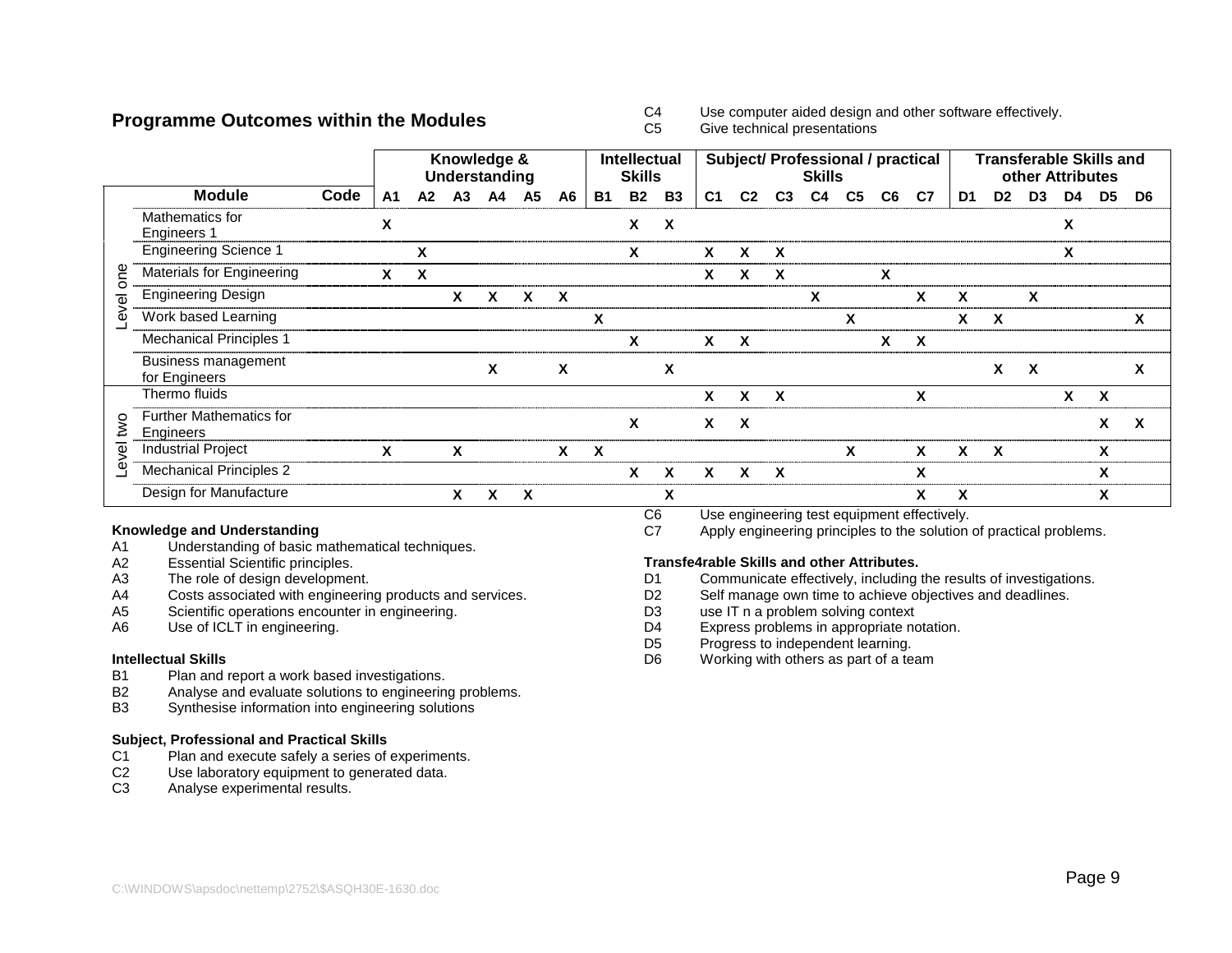# **Section 4: Programme Structure**

**Award Structure for Foundation Degree in Engineering (Mechanical)**

# Full Time

# **Year 1**



### **Year 2**

| Thermo-Fluids | <b>Further</b><br>Mathematics for<br>Engineers | Mechanical<br>Principles 2 | <b>Industrial Project</b> | Design for<br>Manufacture |
|---------------|------------------------------------------------|----------------------------|---------------------------|---------------------------|
| $CR 20 - L2$  | $CR 20 - L2$                                   | $CR 20 - L2$               | $CR 20 - L2$              | $CR 20 - L2$              |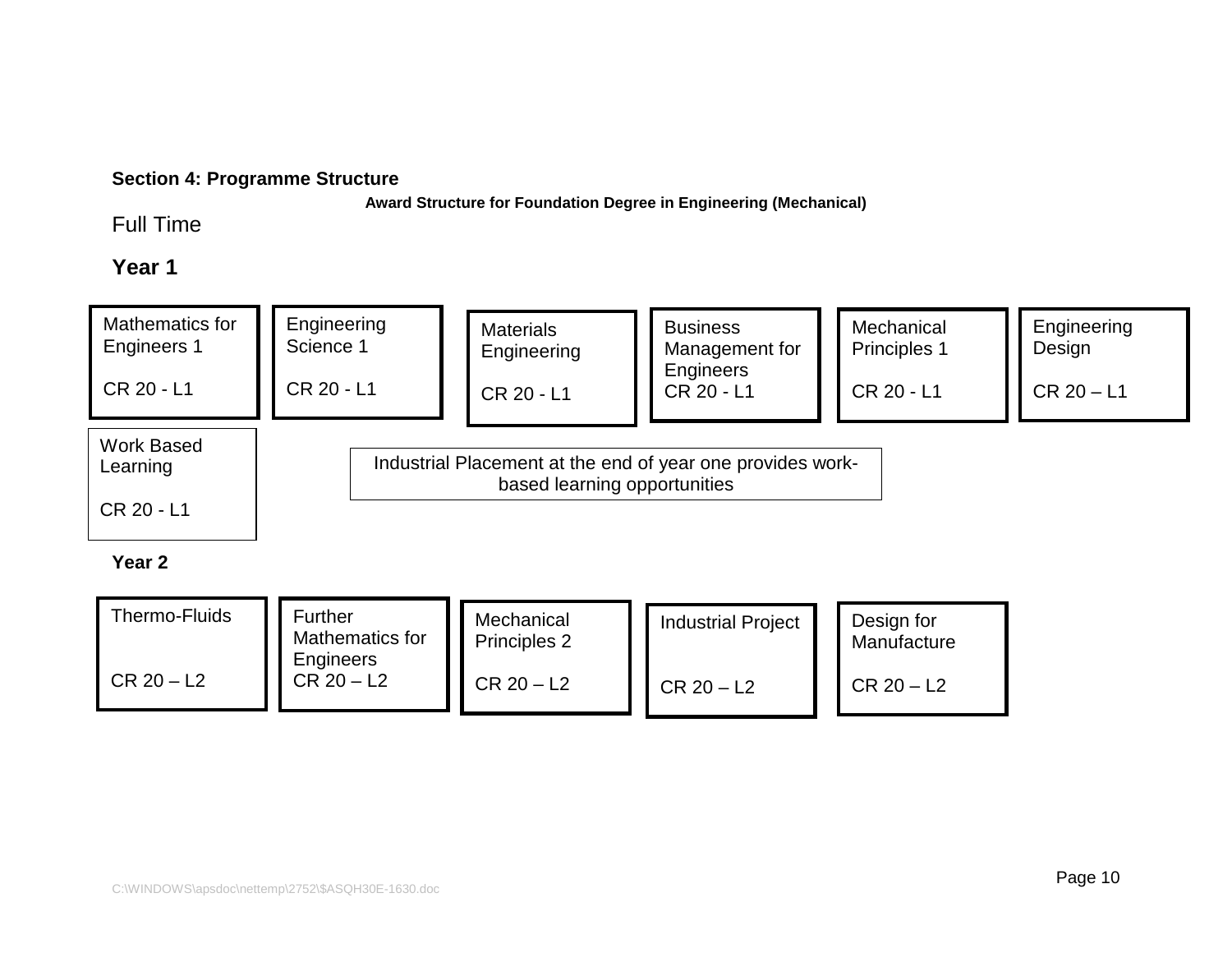# Part Time

# **Year 1**

Industrial Placement throughout programme provides work-based learning opportunities

| Mathematics for | Engineering | <b>Materials</b> | Engineering  |
|-----------------|-------------|------------------|--------------|
| Engineers 1     | Science 1   | Engineering      | Design       |
| CR 20 - L1      | CR 20 - L1  | CR 20 - L1       | $CR 20 - L1$ |

**Year 2**

| Mechanical        | <b>Business</b>         | Thermo-Fluids | <b>Work Based</b> |
|-------------------|-------------------------|---------------|-------------------|
| Principles 1      | Management for          |               | Learning          |
| <b>CR 20 - L1</b> | Engineers<br>CR 20 - L1 | $CR 20 - L2$  | CR 20 - L1        |

### **Year 3**

| <b>Further</b><br>Mathematics for<br>Engineers | Mechanical<br>Principles 2 | <b>Industrial Project</b> | Design for<br>Manufacture |
|------------------------------------------------|----------------------------|---------------------------|---------------------------|
| $CR 20 - L2$                                   | $CR 20 - L2$               | $CR 20 - L2$              | $CR 20 - L2$              |

**PLEASE NOTE: REFER TO THE FACULTY ON-LINE INFORMATION SYSTEM FOR UP-TO-DATE STRUCTURE INFORMATION:**

http://www.cems.uwe.ac.uk/exist/index.xql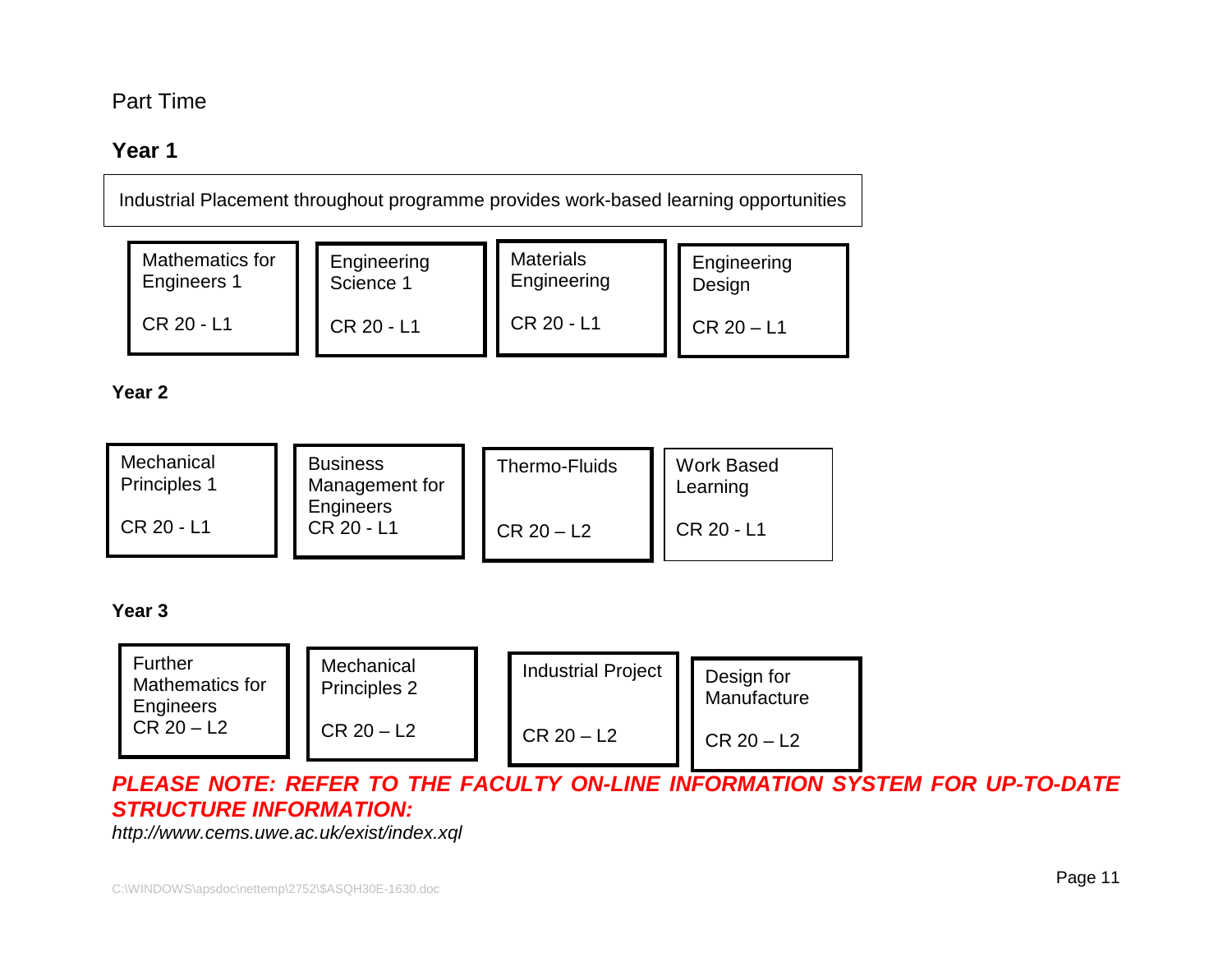# **FOUNDATION DEGREE IN ENGINEERING (MECHANICAL) PART- TIME MODE OF STUDY**

# **Year 1**

| <b>Module</b><br>Code | <b>Module</b><br><b>Title</b>                                                                                                   | <b>Term</b>                              | Level                            | <b>Credits</b>       |
|-----------------------|---------------------------------------------------------------------------------------------------------------------------------|------------------------------------------|----------------------------------|----------------------|
|                       | <b>Mathematics for Engineers 1</b><br><b>Engineering Science 1</b><br><b>Materials Engineering</b><br><b>Engineering Design</b> | $1 - 3$<br>$1 - 3$<br>$1 - 3$<br>$1 - 3$ | 1<br>1<br>1<br>1                 | 20<br>20<br>20<br>20 |
| <b>TOTAL CREDITS</b>  |                                                                                                                                 |                                          | 80                               |                      |
| Year <sub>2</sub>     |                                                                                                                                 |                                          |                                  |                      |
|                       | <b>Work Based Learning</b><br><b>Mechanical Principles 1</b><br>Thermofluids<br><b>Business Management for</b>                  | $1 - 3$<br>$1 - 3$<br>$1 - 3$            | 1<br>1<br>$\overline{2}$         | 20<br>20<br>20       |
|                       | Engineers                                                                                                                       | $1 - 3$                                  | 1                                | 20                   |
| <b>TOTAL CREDITS</b>  |                                                                                                                                 |                                          | 80                               |                      |
| Year <sub>3</sub>     |                                                                                                                                 |                                          |                                  |                      |
|                       | <b>Industrial Project</b>                                                                                                       | $1 - 3$                                  | $\overline{2}$                   | 20                   |
|                       | Design for Manufacture<br><b>Further Mathematics for</b><br>Engineers                                                           | $1 - 3$<br>$1 - 3$                       | $\overline{2}$<br>$\overline{2}$ | 20<br>20             |
|                       | <b>Mechanical Principles 2</b>                                                                                                  | $1 - 3$                                  | $\overline{2}$                   | 20                   |

# **TOTAL CREDITS 80**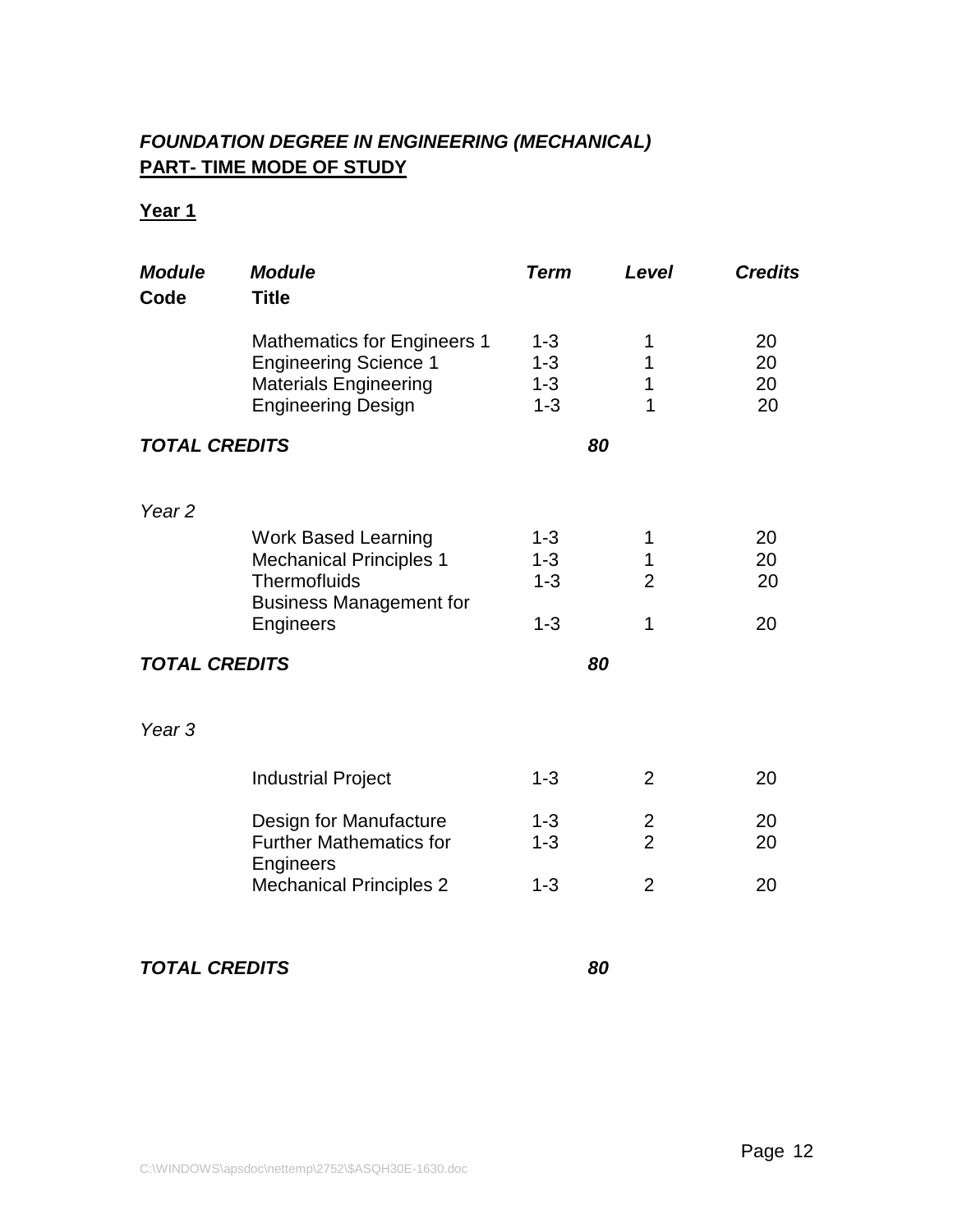# **Section 5: Entry Requirements**

| Awards Required for Entry to the<br><b>Foundation Degree</b> | <b>Comments</b> |
|--------------------------------------------------------------|-----------------|
|                                                              |                 |
|                                                              |                 |
|                                                              |                 |
|                                                              |                 |

# **Candidates must have:**

| 5 GCSEs required at Grade C and<br>above, or equivalent | <b>GCSE Mathematics and English or</b><br>equivalent (e.g. Keys Skills Application of<br>Number and Communications) – required. |
|---------------------------------------------------------|---------------------------------------------------------------------------------------------------------------------------------|
|                                                         |                                                                                                                                 |

**Plus at least one of the following:**

| A Levels required: AS/A2/UCAS                                                     | One physical science or mathematics<br>eubiect at both $\Delta$ S & $\Delta$ 2 level Page 13 |
|-----------------------------------------------------------------------------------|----------------------------------------------------------------------------------------------|
| Points Tariff<br>C:\WINDOWS\apsdoc\nettemp\2752\\$ASQH30E-1630.doc   <sup>?</sup> | subject at both AS & A2 level.<br>Minimum UCAS points score of 80.                           |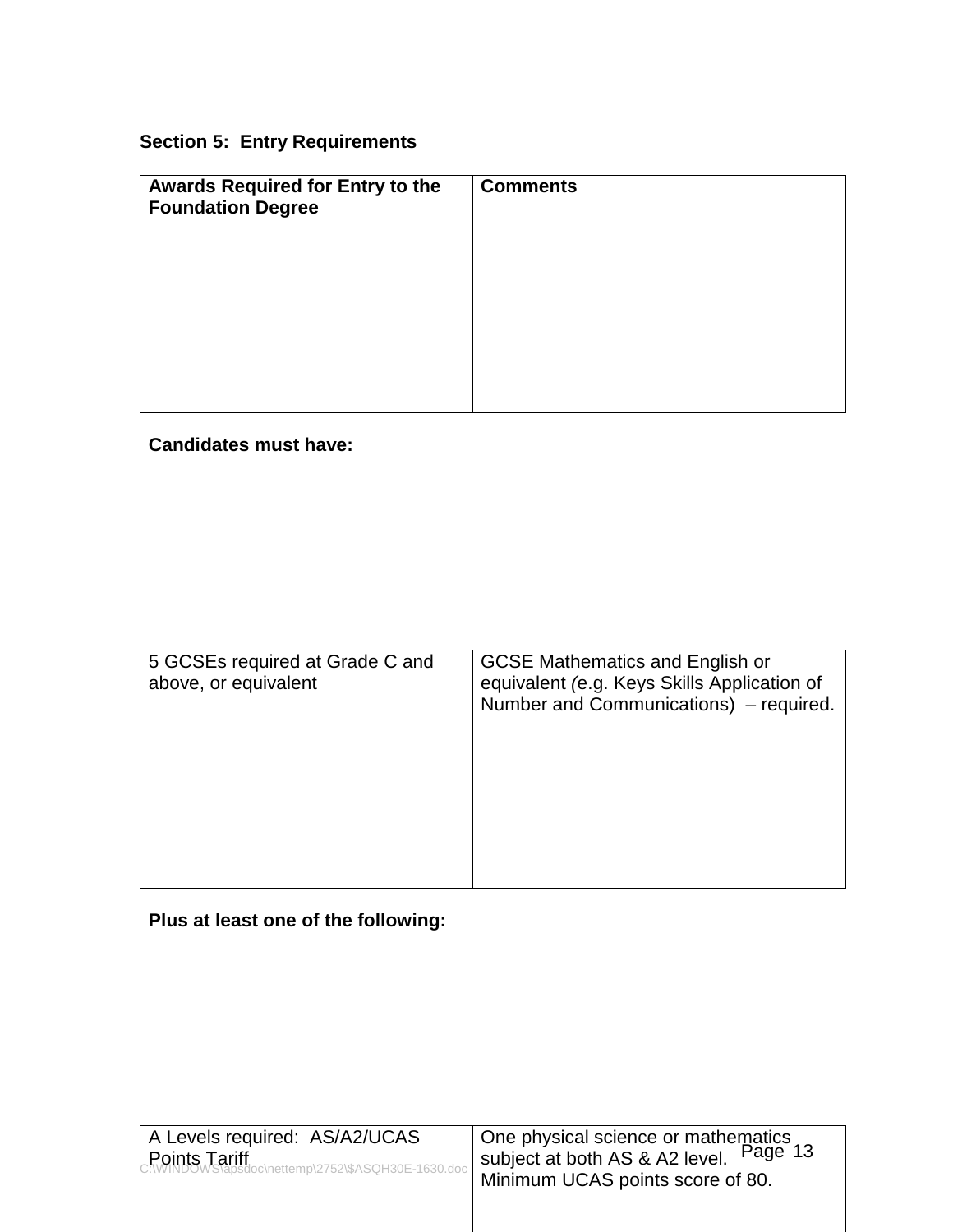| Interview/portfolio requirements. | If students have the required entry<br>qualifications they may be asked to attend<br>an advisory interview prior to acceptance<br>on the course. This should provide them<br>with full details of the course and its<br>demands. |
|-----------------------------------|----------------------------------------------------------------------------------------------------------------------------------------------------------------------------------------------------------------------------------|
|                                   | If candidates have non standard entry<br>requirements they will be invite for a<br>selection interview and assessment of<br>mathematical ability.                                                                                |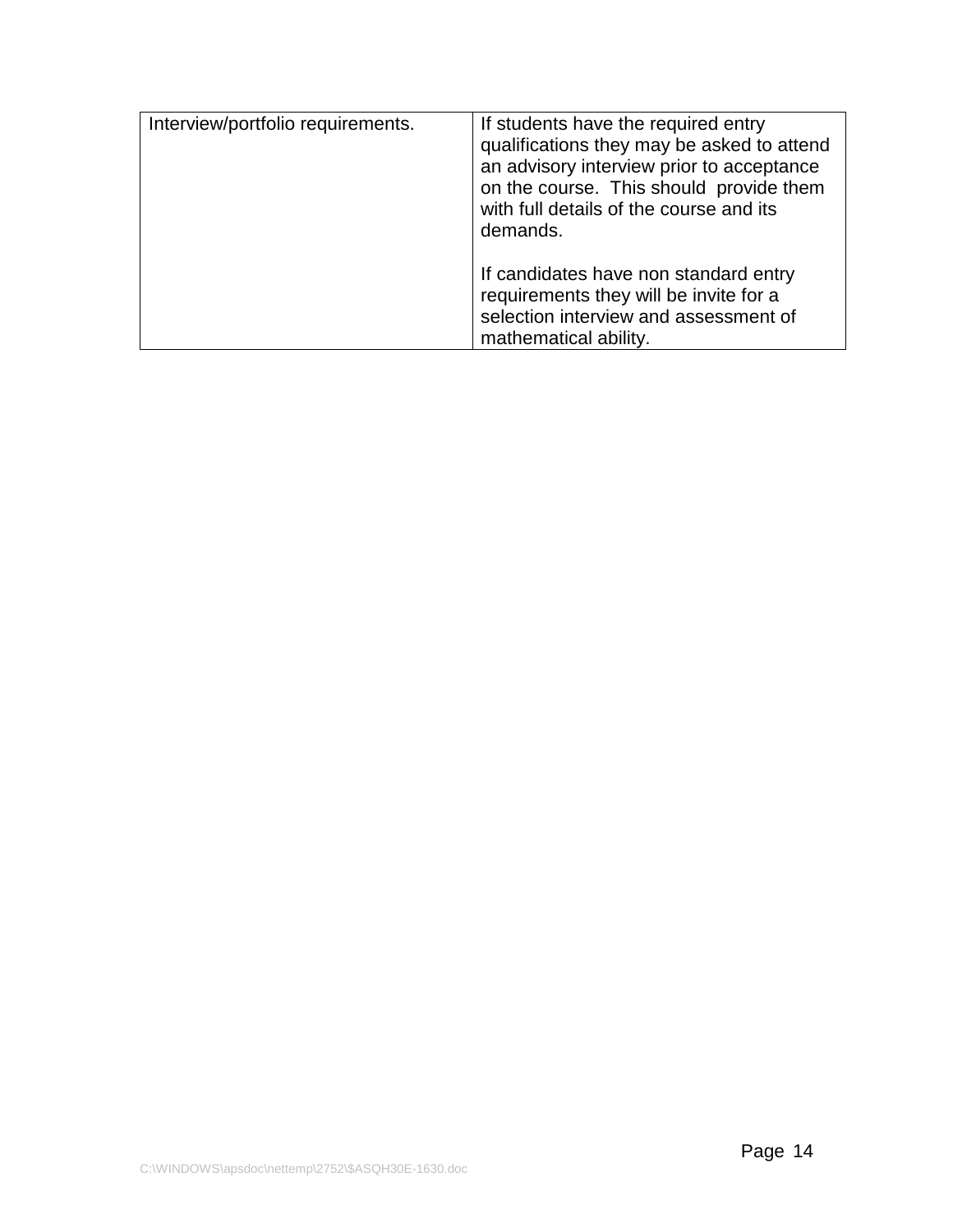# **Section 6: Assessment Regulations**

The Modular Assessment Regulations apply to this programme.

# **Section 7: Student Learning: Distinctive Features and Support**

- The staff team teaching on the foundation degree are appropriately qualified and have strong experience of successfully delivering this level of course over a significant number of years.
- A programme which gives access for Engineering technicians to access professional development opportunities that complement those available at the city's universities.
- A mature atmosphere within the student cohort as many students are returning to study after starting their careers.
- Additional support to develop mathematical and other skills is available to assist the transition to higher education study.
- A strong context of practical Engineering applications.
- A good level of current examples brought by students from major blue chip companies such as Rolls Royce and Airbus UK.
- Progression opportunities to complete a degree while still studying part-time in Bristol.

## **Virtual Learning Environment**

The City of Bristol College's Virtual Learning Environment (VLE) holds some materials posted by lecturers to support the courses they teach and provide students with access to lecture material, additional reading, and supporting material for assignments. The VLE is accessed via the Intranet.

At induction, students will be given a user ID for the college computer network including the Virtual Learning Environment. This gives access to the college Intranet that holds information on recent news, union activities, and college services including Learner Services and college procedures. Students will be given an electronic mail address to use for college business.

Students will also have access to the University of the West of England intranet and VLE in the usual way.

## **Pastoral Care**

Students on a course delivered at City of Bristol College, but validated by the University of the West of England, are able to use all the facilities of the College and some of the facilities of the University.

The main facilities offered by the college are: Learner Services; Student Union;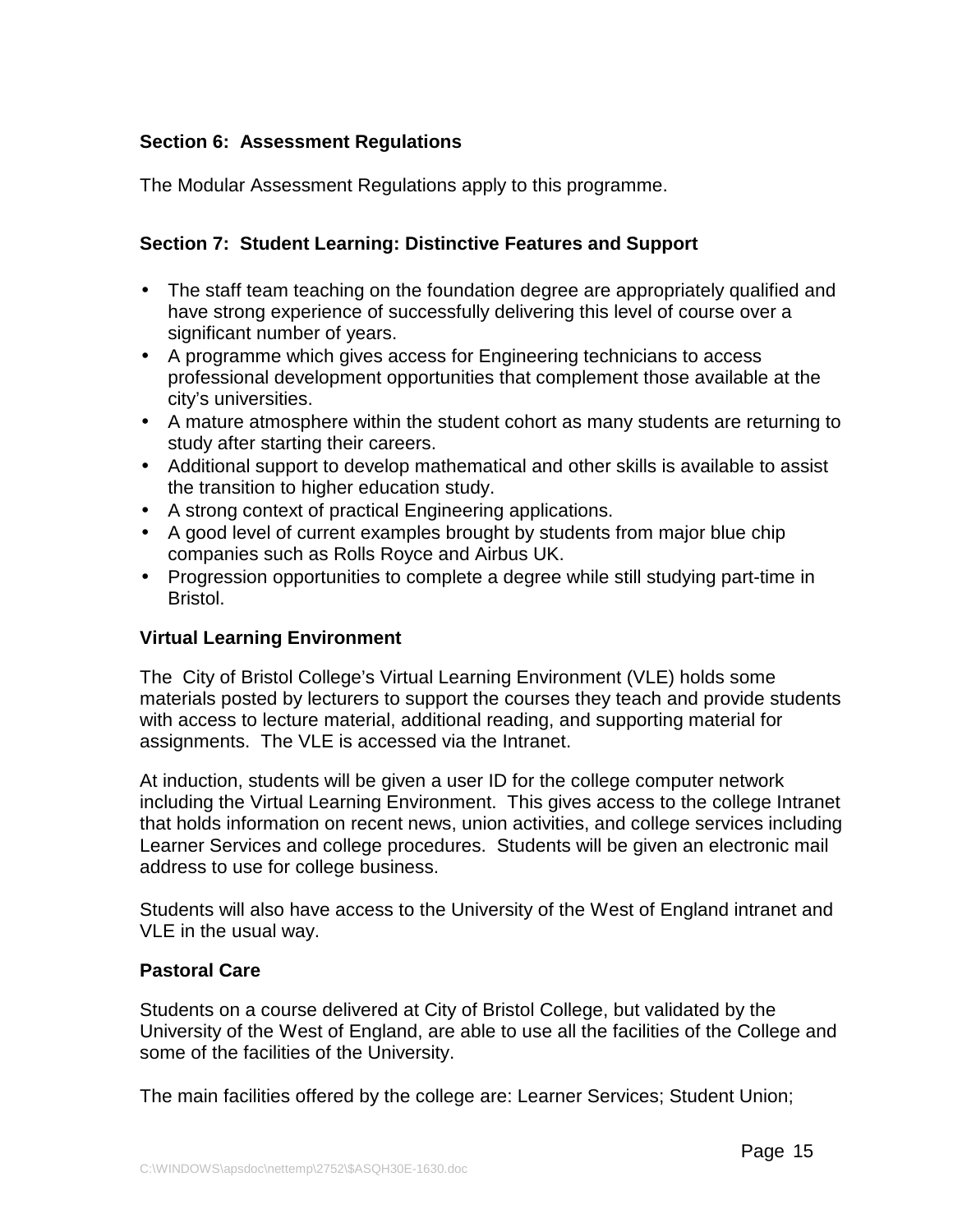Learning Resource Centres; College Intranet and Electronic Mail Address;. Refectories and Graduation Ceremonies.

Learner Services have offices at all the college sites. They are particularly careful to provide impartial and independent support. They provide good support to deal with barriers to learning such as dyslexia and to improve such things as note taking skills. The counselling service is independent of the college so appointments can be arranged in total confidence. Full details are available from Learner Services offices.

Full details of academic and pastoral support available to all students, are provided in the Student Handbook, and presented to all students at induction.

## **Progression to Independent Study**

Many modules require students to carry out independent study, such as research for projects and assignments, and a full range of facilities are available to help students with these. The philosophy is accordingly to offer students both guided support and opportunities for independent study. Guided support, mainly in the form of timetabled sessions, takes the form of lectures, tutorials, seminars and practical laboratory sessions. Students are expected to attend all sessions on their timetable, and this is especially important because of the high content of practical work in the programme.

The progression to independent study will also be assisted by the nature of the support offered in individual modules. Typically, module leaders will provide a plan for the module indicating the activities to be carried out and the forms of learning to be undertaken during the delivery of the module, with a view to encouraging students to plan ahead and to take responsibility for managing their time and resources.

# **Engineering Facilities**

The Faculty of Engineering is based at the Ashley Down Centre of the College. A new Engineering Centre was created in 1999 by remodelling part of the building. This provides a large, modern, purposeful environment in which the higher education mechanical and manufacturing cohorts undertake much of their practical work. The mechanical and electrical/electronics laboratories and the associated computer suites have been refurbished to a good standard.

## **Equipment**

The science and manufacturing equipment for practical work is satisfactory. The faculty is well provided for with computing facilities housed in three specialist suites.

## **Learning Resources**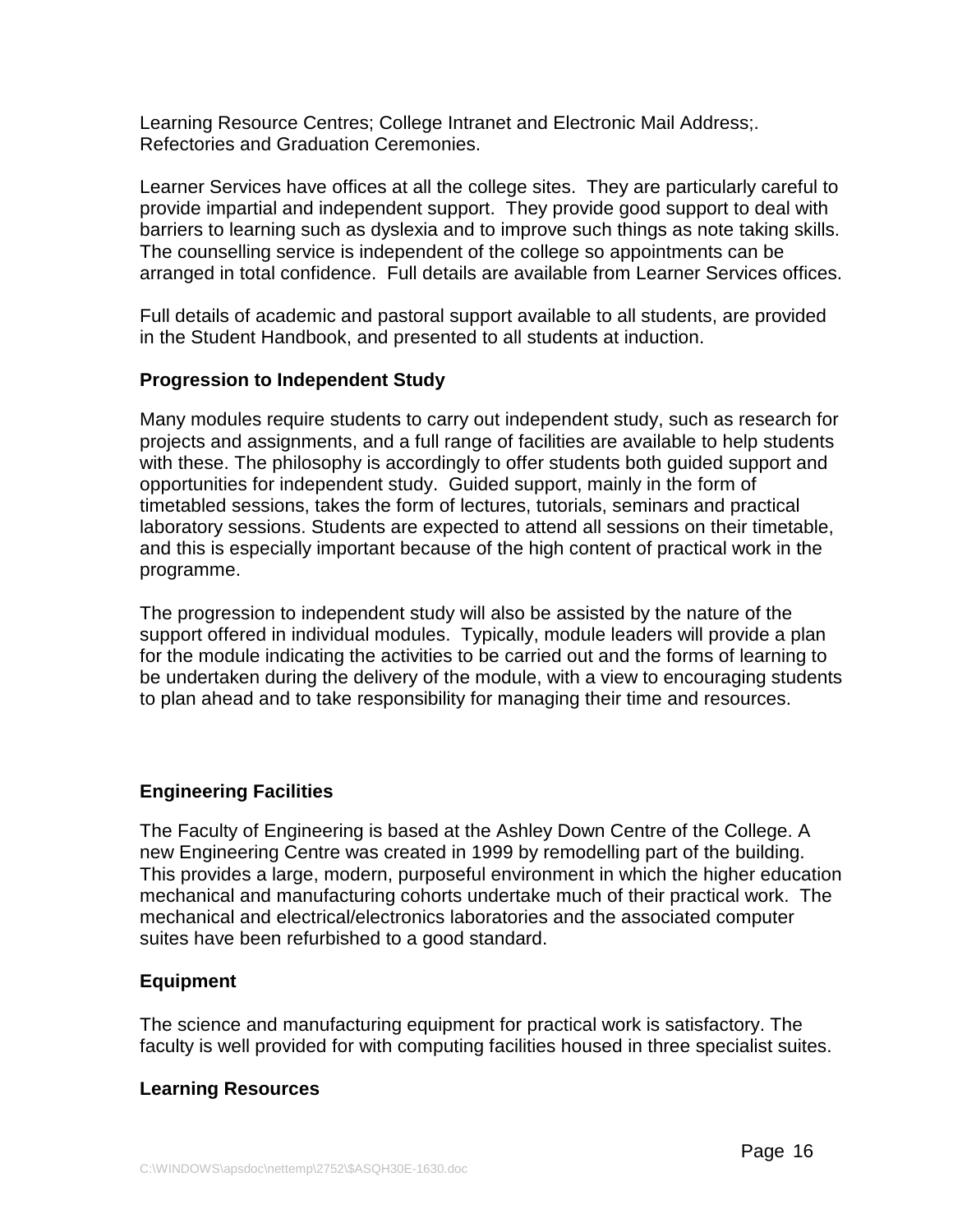The text-based learning resources are being improved, reflecting the increasing interest in higher education provision in engineering. Key texts and journals are available complemented by subscriptions to on-line resources. Students employed by the larger companies such as Airbus UK have access to good in-house technical libraries. The new Learning Resources Centre at the Ashley Down Centre occupies a purpose-designed area in the remodelled campus. It contains a range of high specification computers equipped with relevant software and a good range of books and specialist technical publications. It also provides an excellent area to complete research and other scholarly activity.

Students will also have access to the University of West of England library and learning resources, together will the usual student facilities such as the student union

# **External Facilities**

The Employers Forum supports the proposed Foundation Degree. The membership of the forum is drawn from major engineering companies all based in Bristol and its hinterland. The employers are currently, or have in the recent past, supported employees to undertake the higher education awards.

# **Section 8 Reference Points/Benchmarks**

In designing this programme, the Faculty has drawn upon the following external reference points:

- 1. The QAA Foundation Degree qualifications benchmarks.
- 2. The QAA Guidelines for preparing programme specifications.
- 3. The QAA Framework for Higher Education Qualifications in England, Wales and Northern Ireland
- 4. The QAA Benchmark Statement for Engineering
- 5. UWE's Learning & Teaching Strategy

**The QAA Foundation degree qualifications benchmarks** describe the distinctive features of a qualification at this level, its purpose, general characteristics and generic outcomes. In particular, the following characteristics of the Foundation degree have been considered: employer involvement, accessibility, progression, flexibility, partnership, assessment and monitoring/review.

**The QAA Guidelines for preparing programme specification** are intended to be prescriptive but do offer a framework around which to write the programmes specification. In many instances there are differences between these guidelines and the exemplar specifications provided by UWE. This specification attempts to form a working amalgamation of the two.